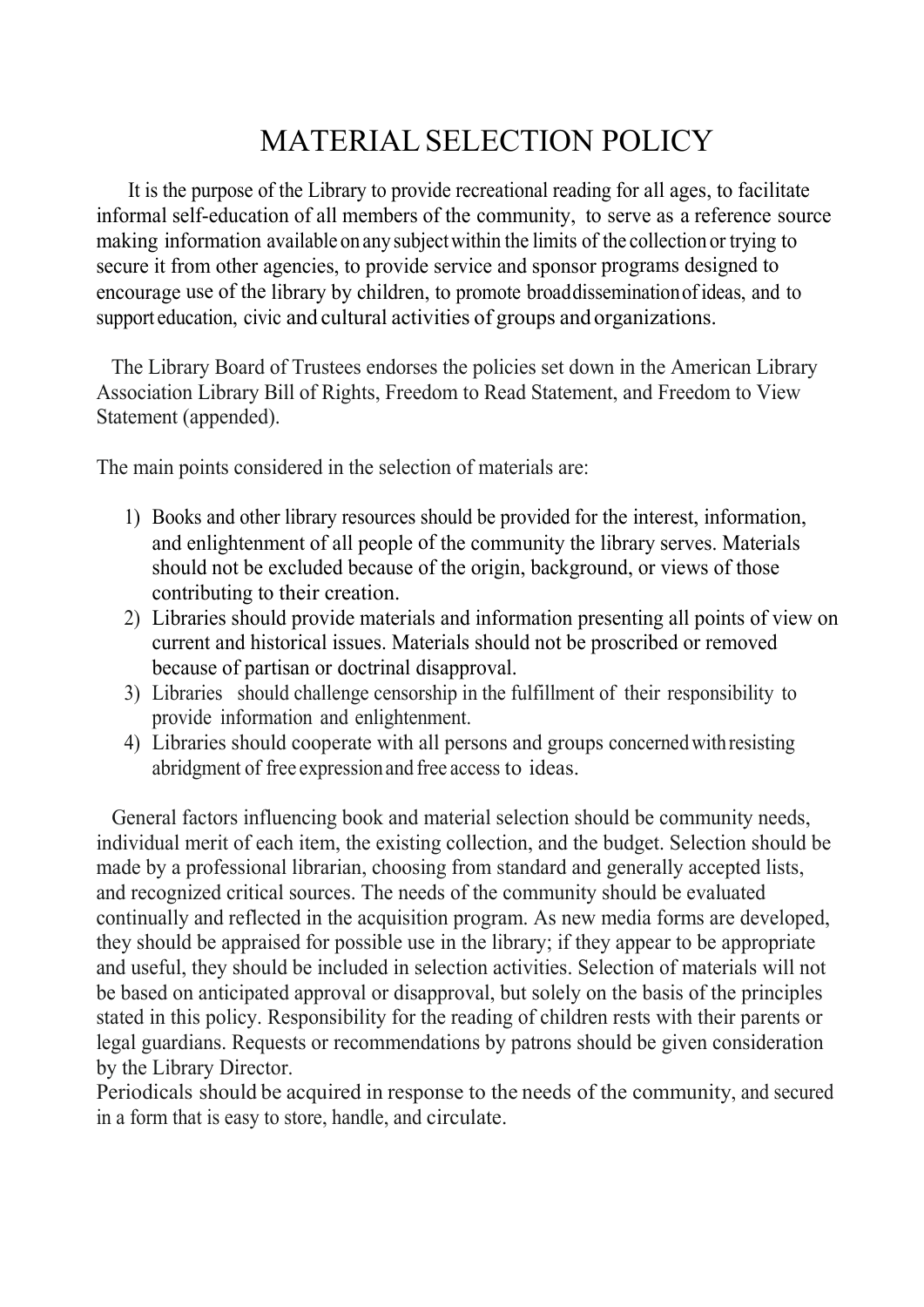Material Selection Policy (continued)

Audio-visual materials should be selected according to the same standards applied to books, with particular attention paid to technical quality.

## **Gifts and Donations**

 The library accepts gifts of books and other materials with the understanding that they will be added to the collection only if appropriate and needed. They must meet the same standards as acquisitions. If they are not needed because of duplication, condition, or dated information the director can dispose of them as he/she sees fit. The same criteria of selection which are applied to purchased materials are applied to gifts.

## **Withdrawal of Materials**

 An up-to-date, attractive and useful collection is maintained through a continual withdrawal and replacement process. Materials should be withdrawn from the collection when they are in poor physical condition, obsolete, or fail to be of use to the community. Discarded materials may be offered for sale to the public, donated to other organizations that may find them useful, or disposed of otherwise as determined by the Library Director. This ongoing process of weeding is the responsibility of the Library Director and is authorized by the Board of Trustees.

## **Challenged Materials**

 Although materials are carefully selected, there can arise differences of opinion regarding suitable materials. Patrons who object to a particular item of library material in the collection will be required to complete and sign the "Patron's Request for Reconsideration" form (attached). The Library Director will review this request and submit a recommendation to the Board of Trustees, who will notify the patron of its action. The book or library material will remain in the collection during this reconsideration process.

The policies governing selection should be evaluated continually and revised according to the needs of the library community.

> East Islip Public Library October 1982

Revised: December 2021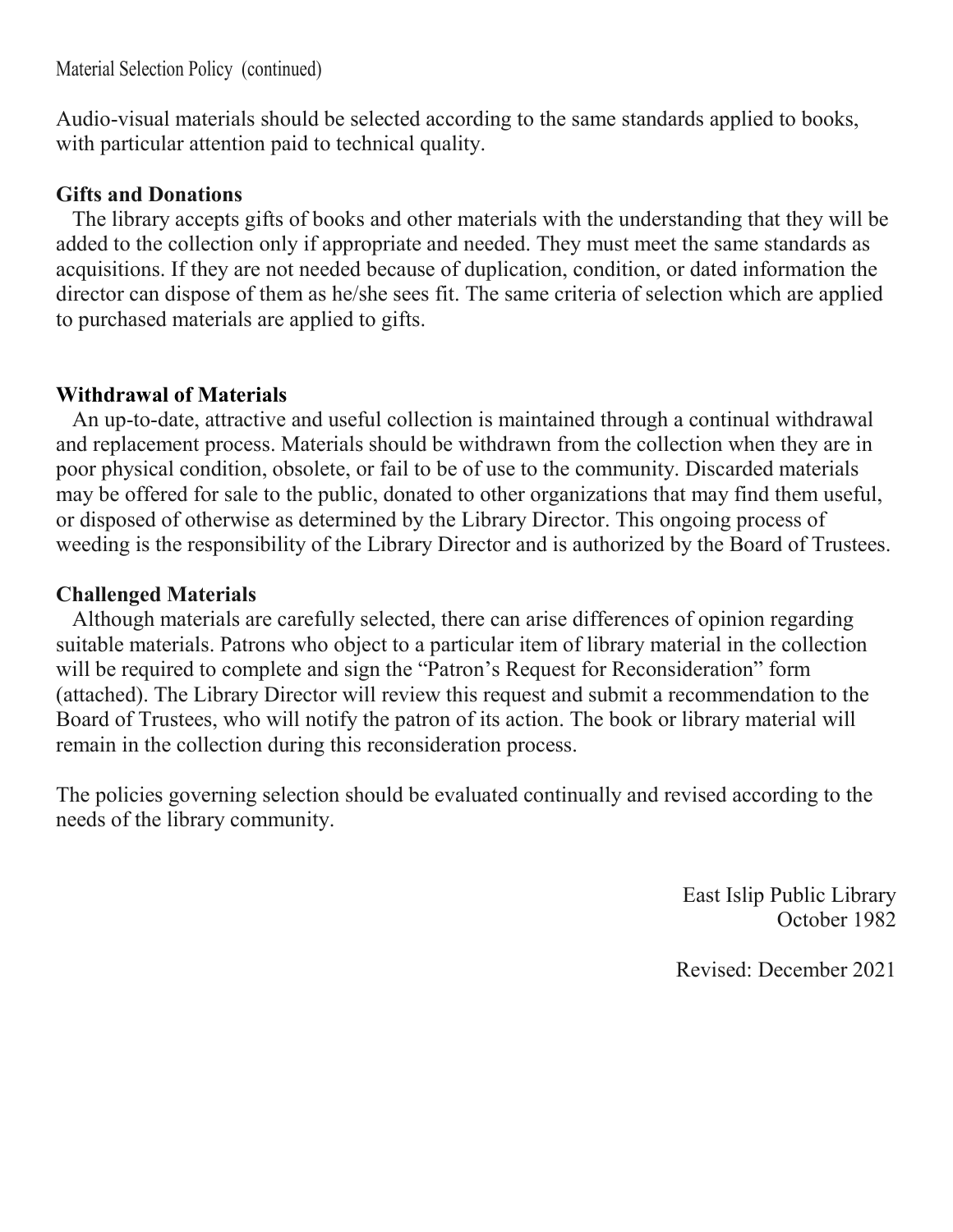#### **LIBRARY BILL OF RIGHTS**

The American Library Association affirms that all libraries are forums for information and ideas, and that the following basic policies should guide their services.

1. Books and other Library resources should be provided for the interest, information, and enlightenment of all people of the community the Library serves. Materials should not be excluded because of the origin, background, or views of those contributing to their creation.

2. Libraries should provide materials and information presenting all points of view on current and historical issues. Materials should not be proscribed or removed because of partisan or doctrinal disapproval.

3. Libraries should challenge censorship in the fulfillment of their responsibility to provide information and enlightenment.

4. Libraries should cooperate with all persons and groups concerned with resisting abridgment of free expression and free access to ideas.

5. A person's right to use a Library should not be denied or abridged because of origin, age, background or views.

6. Libraries which make exhibit spaces and meeting rooms available to the public they serve should make such facilities available on an equitable basis, regardless of the beliefs or affiliations of individuals or groups requesting their use.

7. All people, regardless of origin, age, background, or views, possess a right to privacy and confidentiality in their library use. Libraries should advocate for, educate about, and protect people's privacy, safeguarding all library use data, including personally identifiable information.

#### **THE FREEDOM TO READ**

1. It is in the public interest for publishers and librarians to make available the widest diversity of views and expressions, including those which are unorthodox or unpopular with the majority.

2. Publishers, librarians and booksellers do not need to endorse every idea or presentation contained in the books they make available. It would conflict with the public interest for them to establish their own political, moral or aesthetic views as a standard for determining what books should be published or circulated.

3. It is contrary to the public interest for publishers or librarians to determine the acceptability of a book on the basis of the personal history or political affiliations of the author.

4. There is no place in our society for efforts to coerce the taste of others, to confine adults to the reading matter deemed suitable for adolescents, or to inhibit the efforts of writers to achieve artistic expression.

5. It is not in the public interest to force a reader to accept with any book the prejudgment of a label characterizing the book or author as subversive or dangerous.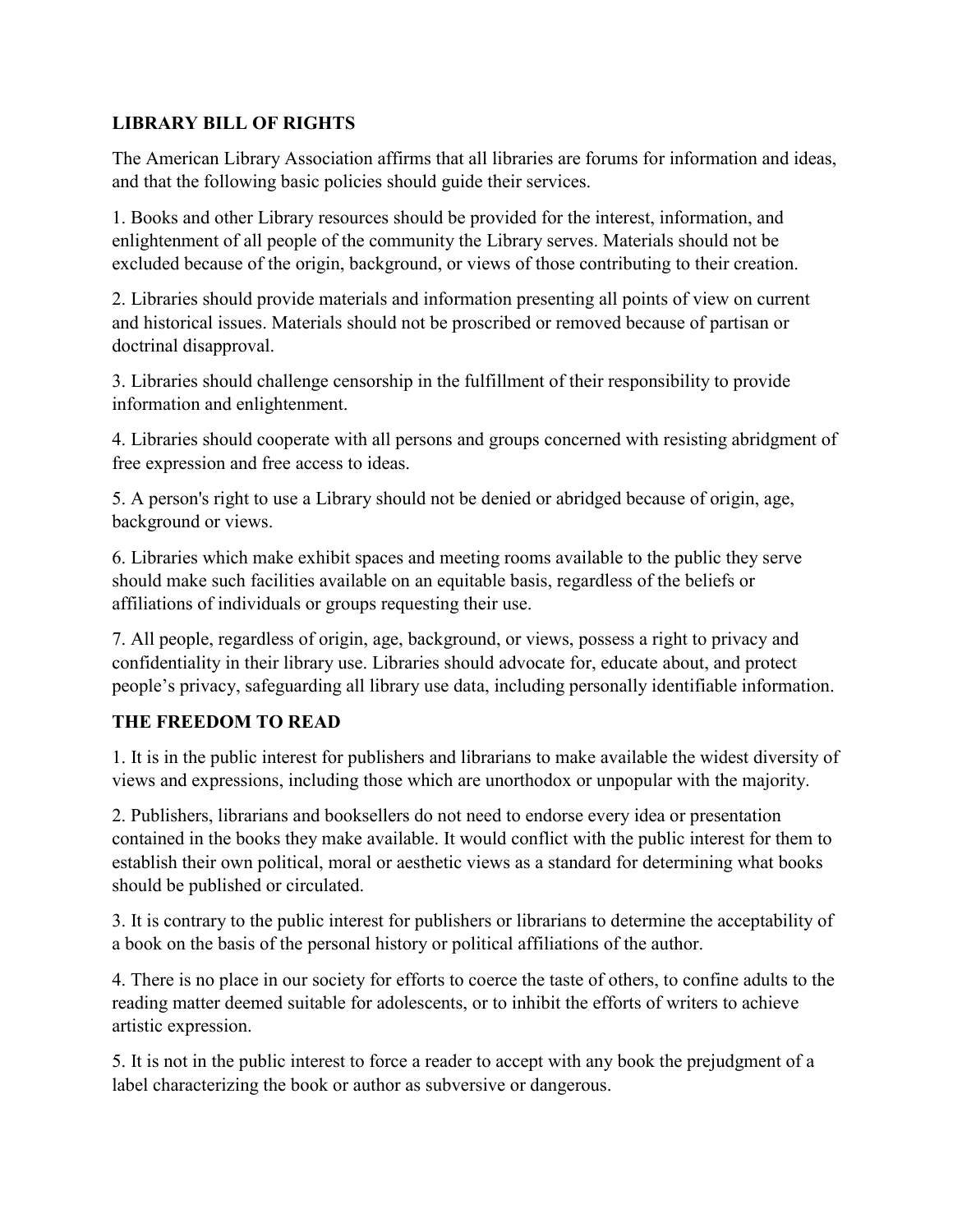6. It is the responsibility of publishers and librarians, as guardians of the people's freedom to read, to contest encroachments upon that freedom by individuals or groups seeking to impose their own standards or tastes upon the community at large.

7. It is the responsibility of publishers and librarians to give full meaning to the freedom to read by providing books that enrich the quality and diversity of thought and expression. By the exercise of this affirmative responsibility, they can demonstrate that the answer to a bad book is a good one, the answer to a bad idea is a good one.

### **FREEDOM TO VIEW**

The FREEDOM TO VIEW, along with the freedom to speak, to hear, and to read, is protected by the First Amendment to the Constitution of the United States. In a free society, there is no place for censorship of any medium of expression. Therefore, these principles are affirmed:

1. To provide the broadest possible access to film, video, and other audiovisual materials because they are a means for the communication of ideas. Liberty of circulation is essential to insure the constitutional guarantee of freedom of expression.

2. To protect the confidentiality of all individuals and institutions using film, video, and other audiovisual materials.

3. To provide film, video, and other audiovisual materials which represent a diversity of views and expression. Selection of a work does not constitute or imply agreement with or approval of the content. 4. To provide a diversity of viewpoints without the constraint of labeling or prejudging film, video and other audiovisual materials on the basis of the moral, religious, or political beliefs of the producer or filmmaker or on the basis of controversial content.

5. To contest vigorously, by all lawful means, every encroachment upon the public's freedom to view.